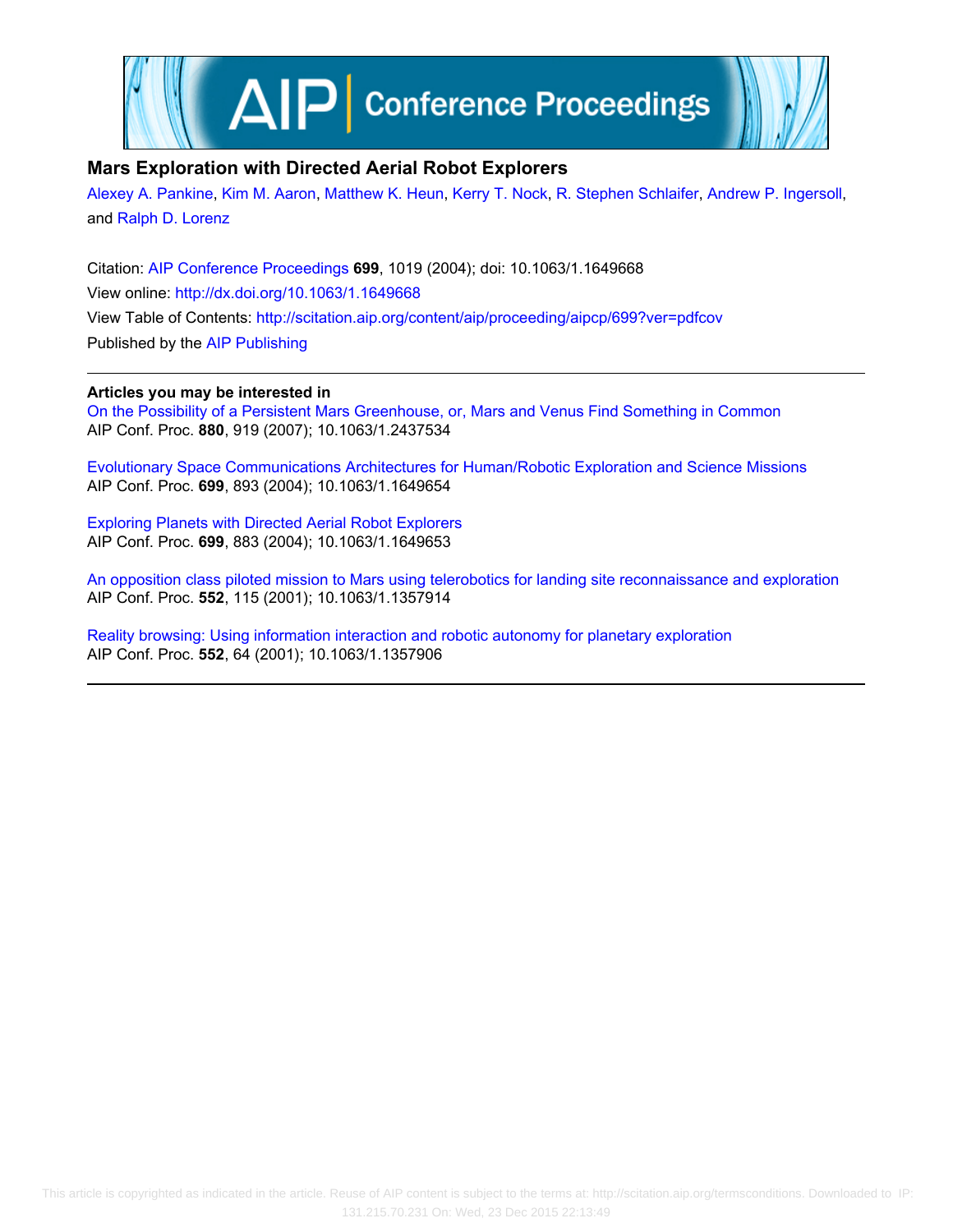# **Mars Exploration with Directed Aerial Robot Explorers**

Alexey A. Pankine<sup>1</sup>, Kim M. Aaron<sup>1</sup>, Matthew K. Heun<sup>1</sup>, Kerry T. Nock<sup>1</sup>, R. Stephen Schlaifer<sup>1</sup>, Andrew P. Ingersoll<sup>2</sup>, and Ralph D. Lorenz<sup>3</sup>

*1 Global Aerospace Corporation, 711 W. Woodbury Rd., Suite H, Altadena, CA 91001, USA 2 California Institute of Technology, 1200 E. California Blvd., Pasadena, CA 91125, USA 3 Lunar and Planetary Laboratory, 1629 E. University Blvd., Tucson, AZ 85721, USA 626-345-1200, alexey.a.pankine@gaerospace.com* 

**Abstract.** Global Aerospace Corporation (GAC) is developing a revolutionary system architecture for exploration of planetary atmospheres and surfaces from atmospheric altitudes. The work is supported by the NASA Institute for Advanced Concepts (NIAC). The innovative system architecture relies upon the use of Directed Aerial Robot Explorers (DAREs), which essentially are long-duration-flight autonomous balloons with trajectory control capabilities that can deploy swarms of miniature probes over multiple target areas. Balloon guidance capabilities will offer unprecedented opportunities in high-resolution, targeted observations of both atmospheric and surface phenomena. Multifunctional microprobes will be deployed from the balloons when over the target areas, and perform a multitude of functions, such as atmospheric profiling or surface exploration, relaying data back to the balloons or an orbiter. This architecture will enable low-cost, low-energy, long-term global exploration of planetary atmospheres and surfaces. A conceptual analysis of DARE capabilities and science applications for Mars is presented. Initial results of simulations indicate that a relatively small trajectory control wing can significantly change planetary balloon flight paths, especially during summer seasons in Polar Regions. This opens new possibilities for high-resolution observations of crustal magnetic anomalies, polar layered terrain, polar clouds, dust storms at the edges of the Polar caps and of seasonal variability of volatiles in the atmosphere.

#### **INTRODUCTION**

Balloons have been long recognized as unique, low-cost scientific platforms due to their relatively low cost and low power consumption. Indeed, the successful Venera-Vega Project (Sagdeev et al., 1986) demonstrated technical feasibility of deploying a balloon on another planet and performing scientific observations from it. Concepts and technologies enabling planetary balloon exploration of Mars, Venus, Titan and the Outer Planets have been developed (Bachelder et al., 1999; Cutts et al., 1999; Greeley et al., 1996; Jones and Wu, 1999; Jones and Heun, 1997; Nock et al., 1997; SAIC, 1983; Tarrieu, 1993). The DARE architecture advances these concepts to the next level of utility and universality by integrating the balloon platform with the innovative lightweight Balloon Guidance System (BGS) and multiple lightweight deployable microprobes into a revolutionary architecture for planetary exploration. This architecture would greatly expand the planetary exploration capabilities making possible high-resolution targeted observations, and augmenting observations at atmospheric altitudes with *in situ* surface observations.

DARE represents a highly adaptive observational platform capable of observing planetary atmospheres and surfaces over long periods of time without consuming much power. DARE would orbit the planet using winds to guide their trajectory according to observational objectives. Studies of the atmospheric dynamics, atmospheric chemical, and radiative processes on other planets would become possible at an advanced level. Small microprobes would be deployed over the target areas and perform a multitude of tasks at the surface or while descending, such as chemical, biological, meteorological, or thermal analyses, high-resolution imaging, measuring seismic activity, etc. The data would be transmitted in real time to the overflying DARE, processed or temporarily stored onboard, and then relayed to the orbiter, or transmitted to the orbiter directly. Some deployable microprobes could be capable of descending to the surface, "grabbing" a sample of the surface material and then ascending back to the altitude of the DARE platform to rendezvous with the platform and transfer the sample for geochemical analysis onboard the platform.

© 2004 American Institute of Physics 0-7354-0171-3/04/\$22.00 CP699, *Space Technology and Applications International Forum–STAIF 2004,* edited by M.S. El-Genk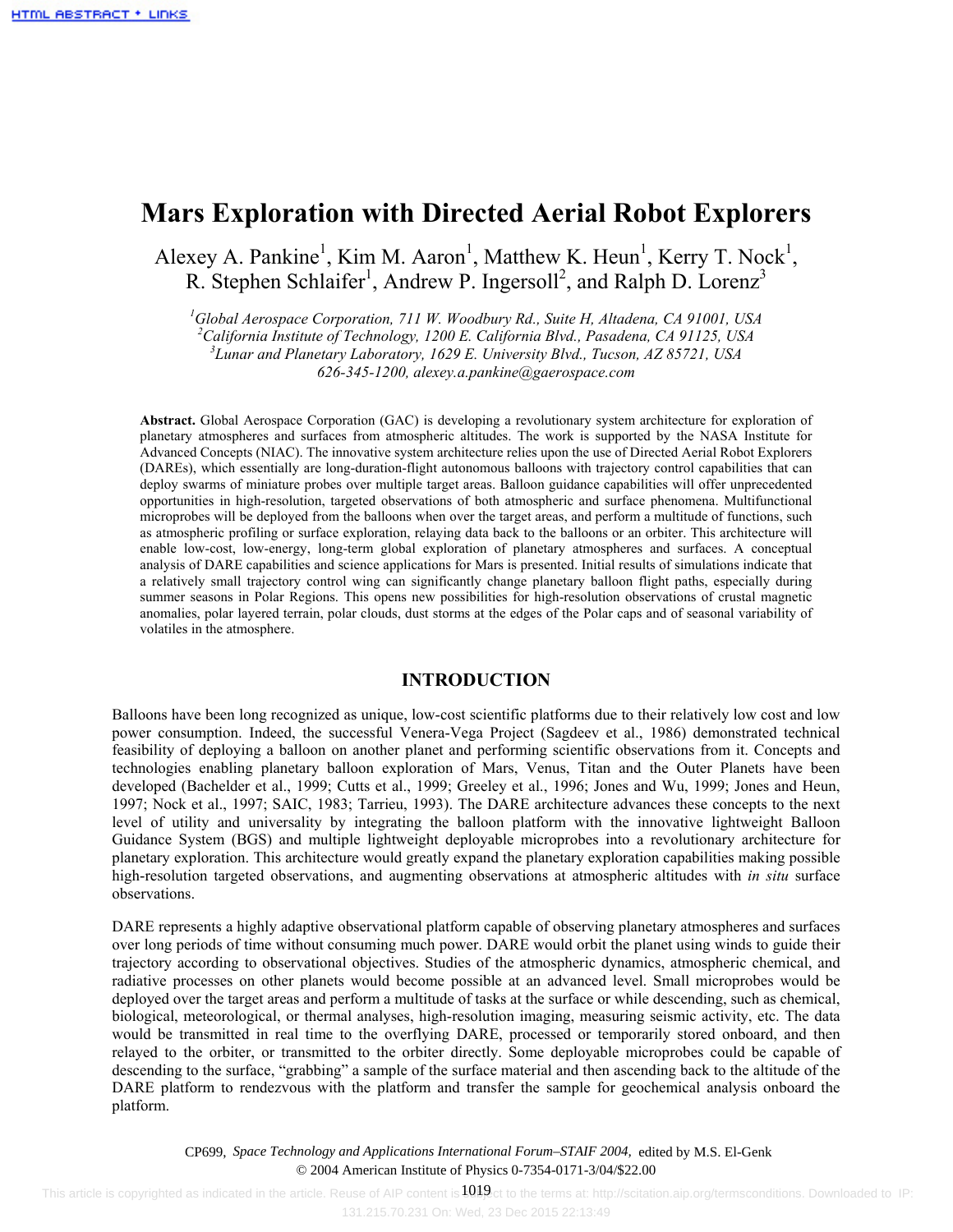The key elements of the overall DARE architecture are: 1) long-duration planetary balloon; 2) light-weight balloon trajectory control; 3) lightweight and efficient power generation and energy storage; 4) multiple deployable microprobes; and 5) communication relay orbiter. Below we give the overview of the DARE architecture at Mars and discuss its elements: planetary balloons, deployable microprobes and preliminary estimates of the balloon guidance capabilities.

# **CONCEPTUAL DARE ARCHITECTURE DESCRIPTION**

Below we present an overview of the DARE concept, discuss the elements of the concept at Mars: Mars balloons, the Balloon Guidance System (BGS), and the deployable microprobes, and give examples of the applications at Mars.

#### **Concept Overview**

At the heart of the DARE concept are long-duration planetary balloons with trajectory control capabilities called DARE platforms. A conceptual drawing of the DARE platform on Mars with the Martian Northern Polar cap in the background is shown in Fig. 1a. The figure shows a Mars balloon with a gondola and a deployed Balloon Guidance System (BGS) on a long tether below it. The BGS resembles a plane. The drawing is for illustration purposes and is not to scale: the tether will be several km long and the BGS will be much smaller than the balloon. A larger view of the BGS is shown on Fig. 1b.





**FIGURE 1.** Conceptual Drawings of the DARE Platform and of the Balloon Guidance System (BGS).

The BGS enables the DARE platform to be maneuvered relative to the prevailing atmospheric winds and permits targeted observations according to the mission objectives. The BGS requires very little power (about 1 W on average) to operate and can be made very light (about 7 kg). It is positioned below the gondola on a long (3-6 km) tether. Details about the BGS can be found in the "Balloon Guidance System (BGS)" section of the paper. The DARE platform employs a superpressure balloon (see section "Mars Balloons" of the paper) and remains aloft for about 100 days and is able to visit different regions of the planet. Several DARE platforms can form a constellation and perform simultaneous observations over the planet. The gondola on the DARE platform carries several small lightweight deployable microprobes that can be released over target sites to perform *in situ* analysis of the atmosphere or surface (see section "Precision Deployable Microprobes" of the paper). The gondola also houses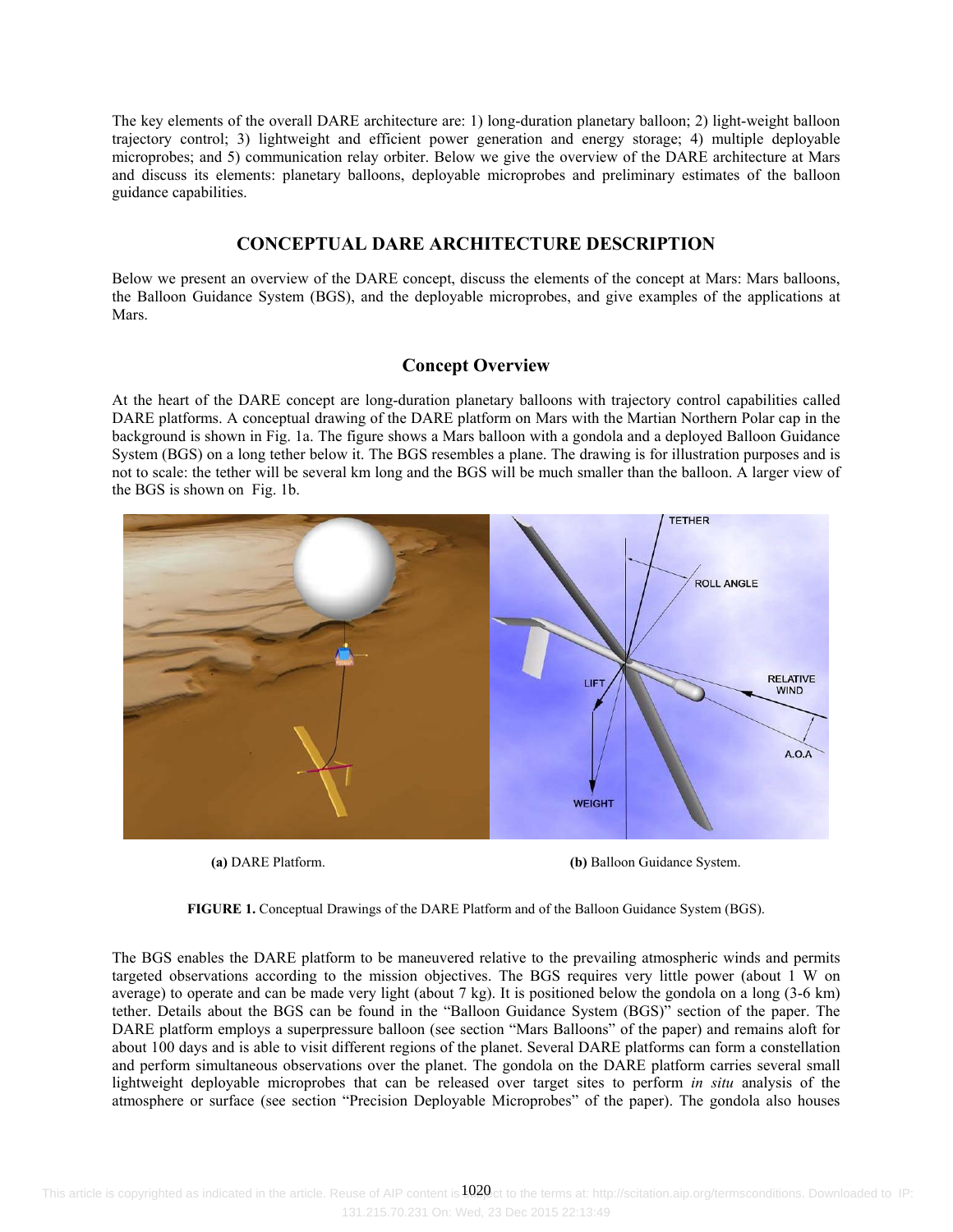scientific instruments, computers, the BGS deployment system (for example, a lightweight winch), solar panels, batteries and antennas for communication with deployed microprobes and with the relay orbiter. The role of the orbiter in the concept is primarily to relay the data gathered by the DARE platform and deployed microprobes back to Earth. Using an orbital relay means that the communications systems of the DARE platform and deployable microprobes can be relatively small, reducing the size of the balloons, the power requirements and the masses of the platforms and the microprobes. Several mission configurations can be envisioned, 1) the DARE platform being deployed at the planet that already has an orbiter from a different mission; 2) the orbiter and the DARE platform carried by the same spacecraft as two separate but synergistic missions; and 3) the DARE mission flight system carrying its own dedicated small communication orbiter.

Preliminary numerical analysis indicates that a relatively small  $(1 \text{ m}^2)$  BGS wing is capable of moving a balloon platform with the velocity of the order of 1 m/s in the direction perpendicular to the direction of the winds at the balloon altitude (crosswind). The small but constantly applied offset can result in quite significant changes in a balloon trajectory. The trajectory change will happen slowly, but swift control actions will not be necessary on Mars. Preliminary analysis of the balloon guidance capabilities of the DARE platforms at Mars and example trajectories can be found in the "Trajectories Simulations at Mars" section of the paper.

The DARE platforms can provide spatial coverage comparable to that of satellites, but they additionally provide capabilities for *in situ* atmospheric and surface analysis with deployable microprobes and high-resolution surface imaging. At Mars, DARE platforms would float close to the surface (6-12 km, depending on location and season) and could provide a wealth of new and unique observations. Some observations, such as observations of magnetic anomalies on Mars, are quite possibly only feasible from a suborbital platform. In the past the inability to control the balloons' paths has limited the interest in their usefulness. Without flight path guidance technology, a Mars balloon has a high probability of impacting high topography and it cannot be commanded to float over a particular study region. The DARE BGS can vastly expand the capabilities for Mars Exploration by providing the means to control paths of balloons in the Martian atmosphere. This would reduce the risk of mission failure by avoiding regions with high topography.

The extended range of the DARE platforms can provide opportunities for highly adaptive observations during science missions. Just like rovers, if an interesting target is found, a DARE platform can be commanded to relocate to observe it. However, the range of the guided balloon is the entire planet, not the immediate vicinity of a rover landing site. DARE can deploy a small rover or miniature geo-chemical laboratory on a lander at the site of interest with a greater precision than if they were delivered from the orbit.

A DARE platform can distribute small surface and atmospheric sampling probes over Mars. These probes won't need the heat shielding for atmospheric entry and thus could be miniaturized (Thakoor et al., 1999). In addition, they can be deployed with great targeting precision, an important goal for future small probes. A guided balloon can deliver multiple seismological, surface heat flux or meteorological stations to pre-selected locations to form a network of surface stations. A single DARE platform carrying a 15 kg payload would be able to deliver fifteen 1 kg probes to different locations and with better accuracy than if delivered from orbit (reducing the size of the error ellipse from 180 km by 20 km to 1 km by 1 km). DARE platforms could deploy miniature networks of seismological and meteorological surface stations. Small imaging probes would be deployed over potential landing sites to provide close up images of the surfaces. The platform can carry arrays of magnetometers to study crustal magnetic anomalies.

DARE platforms could provide a new approach to rover site selection. DARE platforms could provide Mission planners with detailed information for planning future rover missions, scout potential sites for sample return missions, and provide detailed high-resolution imaging on the distribution of rocks, slopes, and other hazards at potential landing sites. Deployed surface microprobes could give preliminary readings on the surface composition or presence of telltale signs of life. Multiple landing site options can be visited over the course of a single DARE mission and landing site selection could be made with enhanced confidence. Furthermore, this approach could be extended to exploring routes for rover sample collecting excursions, choosing landing sites for human exploration, and choosing areas to search for life.

DARE platforms can provide data to help select sites for landing subsurface exploration probes and they can also deploy these probes. DARE platforms can carry sounding radars and neutron spectrometers to determine locations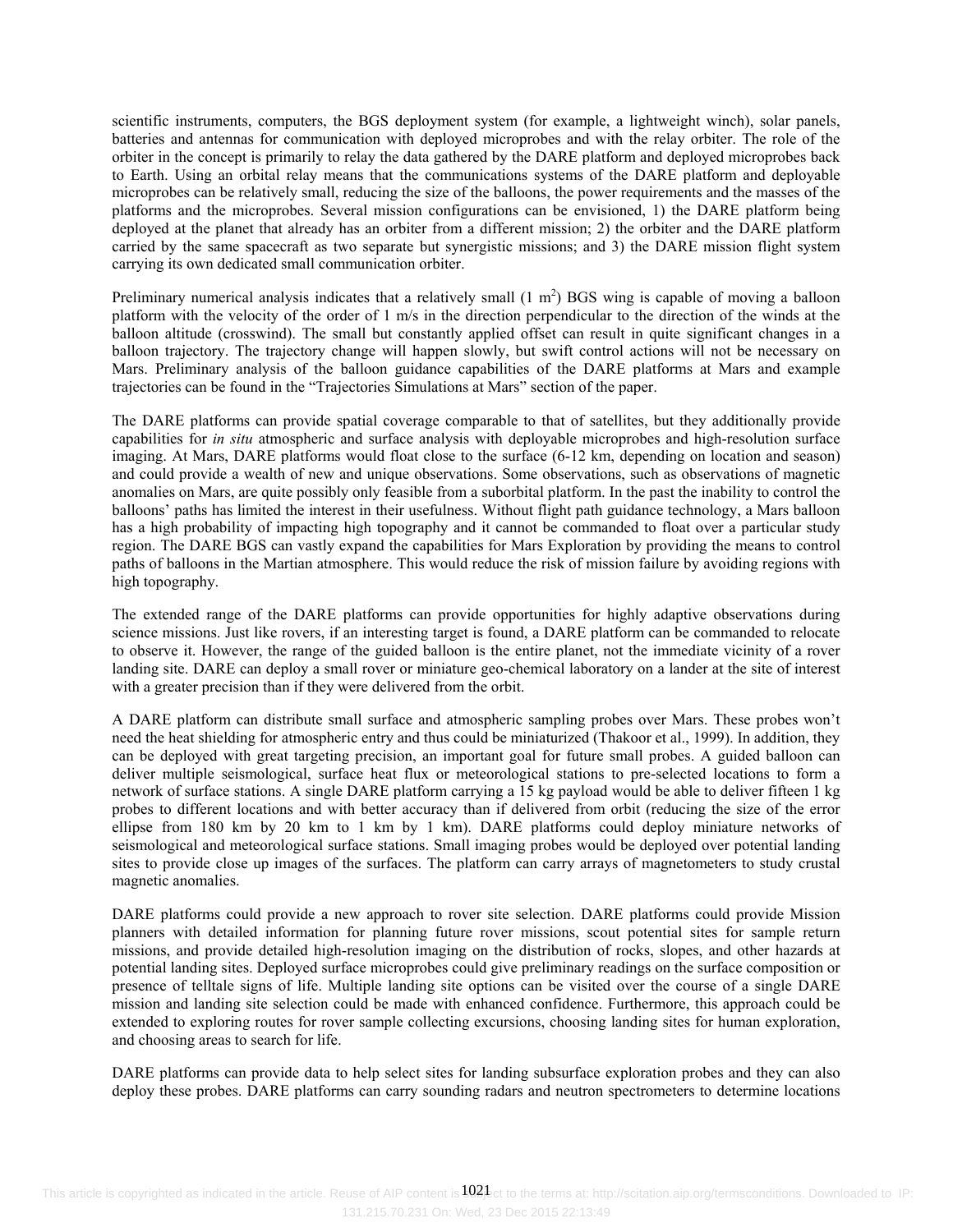where underground ice or water are closest to the surface. By reducing the amount of drilling or digging involved in obtaining a sample of the underground ice or water, the mission's chances for success will be greatly improved.

Examples of unique scientific observations that will become possible with the DARE architecture include:

- high-resolution  $(\sim1 \text{ cm})$  imaging of surface rock formations, lava flows, fault systems, small craters, dunes, boulder distributions, layers in the polar layered terrain and crater walls, hydrothermal and aqueous features and other small scale surface features;
- high-resolution compositional mapping of surface rocks and geologic formations;
- observations of the same region at different times of day at different illumination angles;
- *in situ* studies of atmospheric dust at high altitudes;
- observations of magnetic and gravity field gradients and their correlation with geological features;
- neutron spectroscopy to detect kilometer-sized buried bodies of water ice;
- high spatial resolution radar sounding to map underground ice and water to depths of several km;
- targeted delivery of surface *in situ* probes, meteorological stations or seismological stations to the nodes of a surface network;
- observations of atmospheric winds in targeted regions and of latitudinal distributions of atmospheric constituents  $(H<sub>2</sub>O, O<sub>3</sub>, dust)$ .
- *in situ* observations of atmospheric structure to validate orbital remote sensing data.

The proposed architecture will have applications not just at Mars, but also at Venus, Titan and Jupiter (Pankine et al., 2002; 2003; 2004). At Venus the DARE architecture will help answer the key questions pertaining to atmospheric composition, circulation and evolution, interaction between the atmosphere and surface, chemical and mineralogical make-up of the surface, and processes in the interior. A single DARE platform will enable global and targeted coverage of the planet over a 100-day mission and deployment of small dropsondes over selected surface sites. At Titan the DARE architecture will enable global coverage of the moon with a balloon platform at altitudes of 60 to 80 km, targeted overflight of surface sites and a range of *in situ* atmospheric and surface measurements with deployable microprobes. At Jupiter the DARE architecture with platforms based on Solar Infrared Montgolfier Aerobots (SIRMA) will enable sampling of the major types of the atmospheric flows, such as belts (cyclonic band), zones (anticyclonic band), and a large anticyclonic oval like the Great Red Spot. The sampling will reveal if differences exist in radiative, dynamic, and compositional environments at these sites. Probes deployed from the DARE platform would sample the atmosphere to depths of 100 bars, measure the zonal winds and abundances of water and ammonia.

#### **Mars Balloons**

Concepts for Mars balloons have been developed (Greeley et al., 1996; Jones and Heun, 1997; Nock et al., 1997; Tarrieu, 1993). The DARE platform is based conceptually on a superpressure balloon. Only a superpressure balloon can provide balloon flight durations in excess of 10 days. The superpressure balloons float at constant density level in the atmosphere. They do not exchange buoyant gas with the atmosphere and because of this their lifetime is limited only by the permeability and integrity of the film. Various materials, such as Mylar and biaxial nylon (Greeley et al., 1996) and a composite of Mylar film and Kevlar scrim laminated to Polyethylene (Nock et al., 1997), were suggested for Mars balloon envelopes. A Mars balloon made out of these materials can theoretically stay afloat for more than 100 days. Mars superpressure "pumpkin" balloon deployment technology is currently being studied at the NASA Jet Propulsion Laboratory (JPL) (Kerzhanovich et al., 2002).

Due to the very thin Martian atmosphere even small payloads require relatively large balloons. Previous studies indicate that a 15 kg payload would require a balloon with a diameter of about 30 m. The balloon would float close to surface. Because of the large topographic relief on Mars and because the density of the atmosphere on Mars can very dramatically with season, the balloon's altitude above the surface will vary from about 6 km over Southern highlands in summer to about 12 km over Northern lowlands in winter.

 The preliminary analysis of the DARE architecture presented here is based on the existing superpressure Mars balloon concepts (Greeley et al., 1996; Nock et al., 1997). The balloon sizes were increased using a simple sizing model to account for the added mass of the BGS and deployable microprobes.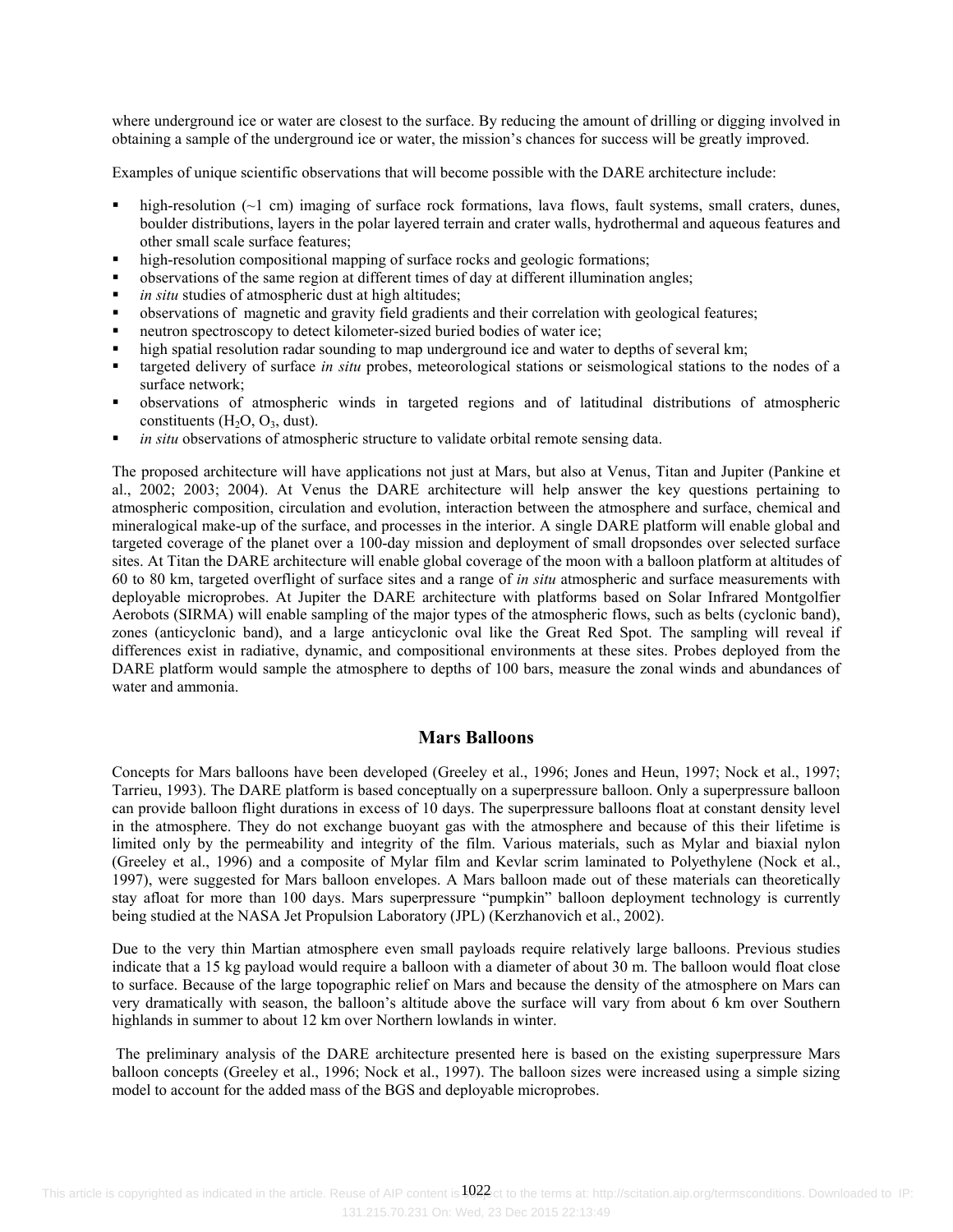### **Balloon Guidance System (BGS)**

The BGS of the DARE platforms consists of an aerodynamic surface (wing) hanging below the balloon on a very long (several km) tether. The aerodynamic surface resembles a small airplane, as shown on Fig. 1b. The difference in winds at different altitudes creates a relative wind at the altitude of the wing (stronger winds are usually found at higher altitudes on Mars, (Haberle et al., 1993)). The relative wind creates the lifting force that points downward and to the side, as shown on Fig. 1b. The lifting force depends on the size of the wing, its aerodynamic properties, the density of the atmosphere and on the strength of the relative wind (which in turn depends on the structure of the atmosphere and, consequently, on the length of the tether). The magnitude and the direction of the lifting force can be controlled by changing the roll angle and the angle-of-attack of the wing (see Fig. 1b). The horizontal component of the total force produced by the wing can be used to change the path of a balloon in the winds. The downward pointing component of the total force prevents the wing from rising into the less dense layers of the atmosphere. Because the density of the atmosphere is higher at the wing altitude, the wing can be much smaller than the balloon. Preliminary numerical analysis indicates that a guidance system with a relatively small  $(1 \text{ m}^2)$  BGS wing is capable of moving a conceptual DARE platform with the velocity of the order of 1 m/s in the crosswind direction.

One of the advantages of the proposed BGS is that it does not require power for propulsion. A small amount of power ( $\sim$  1 W on the average) is needed only for communications and to adjust the control surfaces of the guidance system once a day, or even less frequently, depending on the path control objectives. This power can be provided by a small solar panel attached to surface of the BGS. Alternative approaches to balloon path guidance employing, for example, an engine driven propeller would require significantly higher levels of continuous power input (~1000 W).

The BGS will be made from lightweight materials with the total system mass of about 7 kg, including the wing (5 kg), the tether (1 kg) and the deployment system (1 kg). The BGS will be deployed from its stowage position on the gondola a short time after completion of the balloon inflation during atmospheric descent. The BGS will be folded and stowed below the gondola in the entry probe on the way to Mars. The deployment system may include a lightweight winch. The BGS will communicate with the control computer on the gondola via a radio link. The long tether can be also used to position lightweight pressure and temperature sensors along its length for atmospheric profiling, or magnetometers and gravimeters to study magnetic and gravity anomalies.

## **Precision Deployable Microprobes**

A variety of deployable microprobe configurations are possible, able to transmit ~1 Mbits of data over an hour or so over several tens to one or two hundred km, to the balloon, with masses of 0.1-1 kg. The scale involved suggests scope for imaginative thinking (Thakoor et al., 1999).

The delivery of microprobes from a balloon enables each microprobe to eliminate the usual entry protection and delivery systems (which can be a significant portion of the total entry mass), which opens up revolutionary possibilities for the configuration and size of the microprobes.

The smaller the size of the microprobe the more can be carried on a DARE mission. The small size necessitates a much higher level of integration. For example, rather than having a separate structure to which components are attached, the small size may mean the lifting surface (of a balloon envelope, or a wing in a flyer) acts as the structure. Similarly, while the small size may not permit traditional components and approaches, e.g. for tracking, there may be considerable economies of scale in improving analysis and calibration techniques - such as *post facto* temperature compensation for sensors by analysis and temperature history, rather than applying massive and powerhungry temperature controls to each sensor. An investigation of the frequency stability of radio links for miniaturized hardware, potentially with large temperature excursions as might be expected on a microprobe, would be an important part of assessing the scientific potential of microprobe Doppler tracking measurements. Ranging transponders on the microprobes, coupled with an interferometric antenna array on the balloon, may offer the best performance for realistic costs and robust implementation.

The small size (and cost) of each microprobe makes possible a wider involvement of educational institutions, since it becomes possible for each class or institution to build its own probe, either as an analogue, or even as one of the many microprobes to be released. This architecture therefore offers many educational, outreach and involvement opportunities.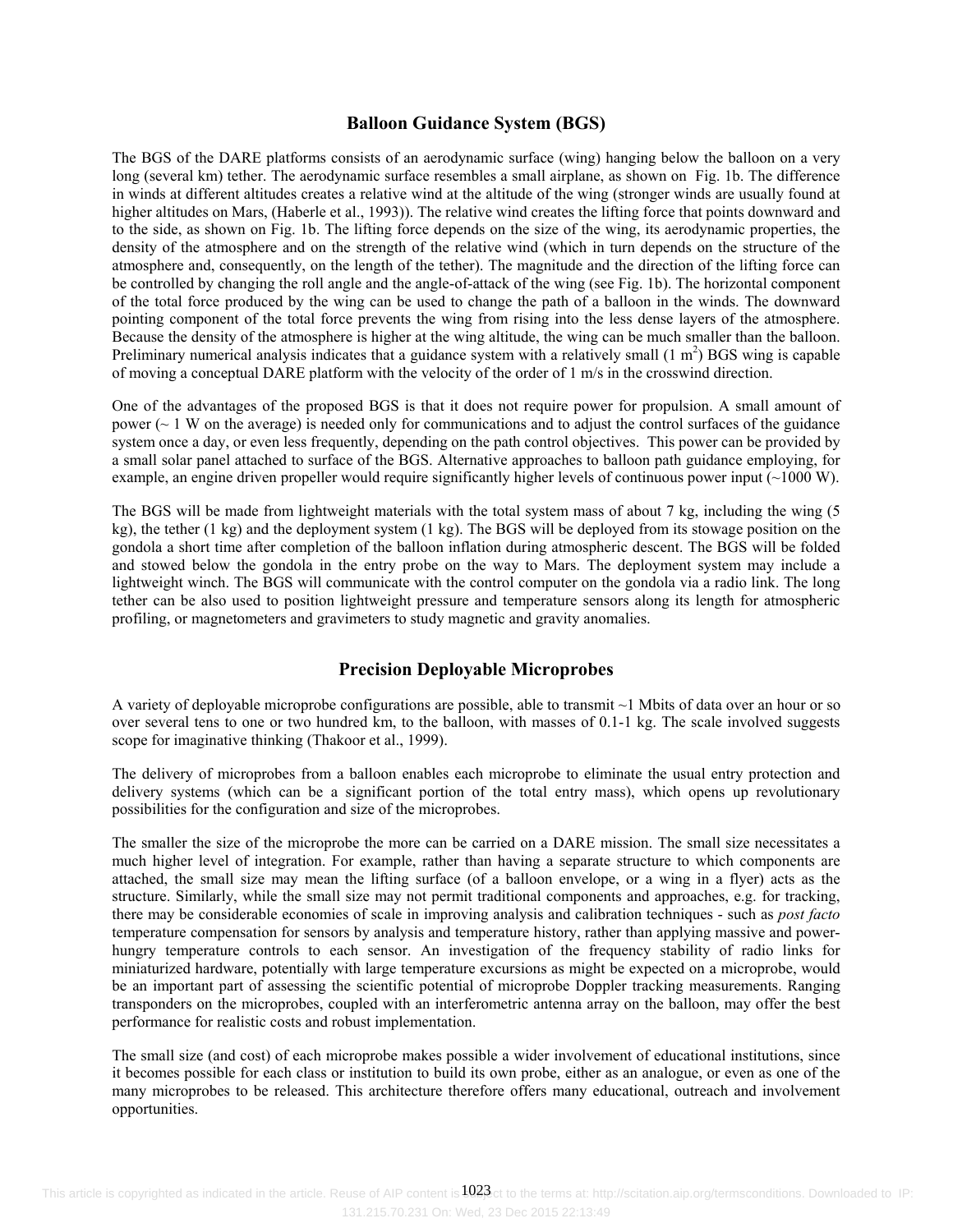## **Trajectories Simulations at Mars**

The output of the Mars General Circulation Model (MGCM) (Haberle et al., 1993) was used in the simulations of trajectories of the DARE platforms at Mars. In particular, the data from Run 98.04 spanning one Martian year were utilized.



**(a)** Trajectory of the Free-Floating Balloon. **(b)** Trajectory of the DARE Platform.

**FIGURE 2**. Trajectories of the Free-Floating Balloon and the DARE Platform at Mars.

Fig. 2 shows 90-day trajectories of a free-floating and a controlled balloon, respectively, in polar projection. The location is the Martian northern pole and the season is the Northern Hemisphere summer. The control velocity for the DARE platform in Fig. 2b is 0.1 m/s, corresponding to the weak wind shear at the pole observed for summer in the MGCM simulations. The path control objective is to keep the DARE platform at the latitude of 60° N. As can be seen from Fig. 2b the control is quite efficient and the balloon trajectory is confined to a narrow latitudinal band in between 60° and 70° N. On the contrary, the free-floating balloon in Fig. 2a quickly drifts northward after the start of the simulation and remains in the vicinity of 80° N latitude afterwards.

Fig. 3 shows the simulated trajectory of the DARE platform crossing from the Southern Hemisphere into the Northern Hemisphere. The background shows the low-resolution map of Martian topography, with the highest elevations shown in lighter shades (Tharsis region centered at about -90° W longitude, 0° longitude), and the lowest elevations shown in darker shades (Hellas basin centered at about 60° E longitude, –45° S longitude).

The crosswind velocity of the DARE platform in this case is 1 m/s and the season is late spring in the Southern Hemisphere. The DARE platform starts at  $-60^\circ$  S, 180° E (lower right corner of the figure). The control objective for this simulation was to transport the platform from the Southern Hemisphere to the 80º N latitude. The strong equatorial flow at this season threatens to run the DARE platform into the high topography of the Tharsis. The guided DARE platform is able to avoid crashing into the Tharsis by crossing the equatorial region before it gets pulled into the zonal equatorial flow. This analysis illustrates that the proposed BGS can significantly affect the balloon trajectories on Mars, especially in relatively calm summer season winds.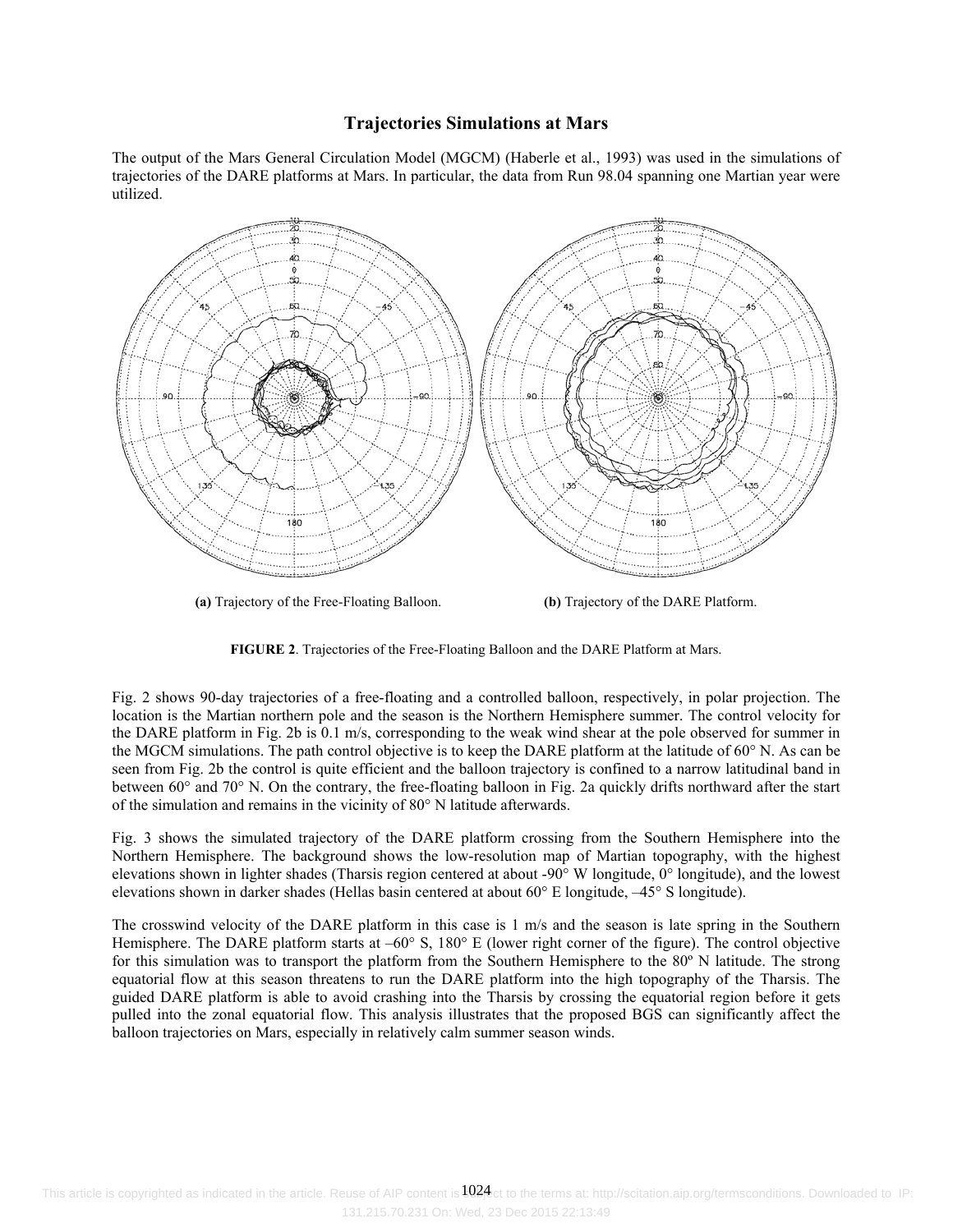

**FIGURE 3.** DARE Platform Crossing the Martian Equator.

### **CONCLUSIONS**

A concept for a new architecture for Mars exploration is proposed. The key elements of the architecture are: longduration-flight autonomous balloons, balloon trajectory control, lightweight power generation and storage, and multiple deployable microprobes for atmospheres and surfaces exploration. Relatively small and light balloon trajectory control device would enable repositioning the platform on a global scale for *in situ* analysis and targeted deployment of atmospheric and surface probes. Deployment of probes from balloons eliminates atmospheric entry and deceleration hardware thus reducing probe mass and permitting more science payload or more probes. Miniaturization of probes offers innovative approaches to *in situ* and remote observations. The DARE architecture will enable low-cost, low-energy, long-term global exploration of the atmosphere and surface of Mars and other planets. Additional information can be found at [http://www.gaerospace.com/projects/DARE/DARE.html.](http://www.gaerospace.com/projects/DARE/DARE.html)

## **ACKNOWLEDGMENTS**

This work was supported by the NASA Institute for Advanced Concepts (NIAC) under USRA Contract no. 07600- 099.

#### **REFERENCES**

Bachelder, A. et al., "Venus Geoscience Aerobot Study," AIAA paper 99-3856, 1999.

Cutts, J. A. et al., "Venus Aerobot Multisonde Mission," *AIAA Balloon Tech. Conference*, 1-10, 1999.

Greeley, R. et al., "The Mars Aerial Platform Mission Concept," AIAA paper 96-0335, 1996.

Haberle, R. M. et al., "Mars atmospheric dynamics as simulated by the NASA Ames General Circulation Model. I - The zonalmean circulation," *J. of Geophys. Res.*, **98**, 3093-3123 (1993).

Jones, J. A. and Heun, M. K., "Montgolfier Balloon Aerobots for Planetary Atmospheres," AIAA, Paper 97-1445, 1997.

Jones, J. and Wu, J., "Solar Montgolfier Balloons for Mars," AIAA paper 99-3852, 1999.

Kerzhanovich V. et al., "Breakthrough in Mars Balloon Technology," *34th Scientific Assembly of the Committee on Space Research (COSPAR-2002)* paper PSB1-0076-02, 2002.